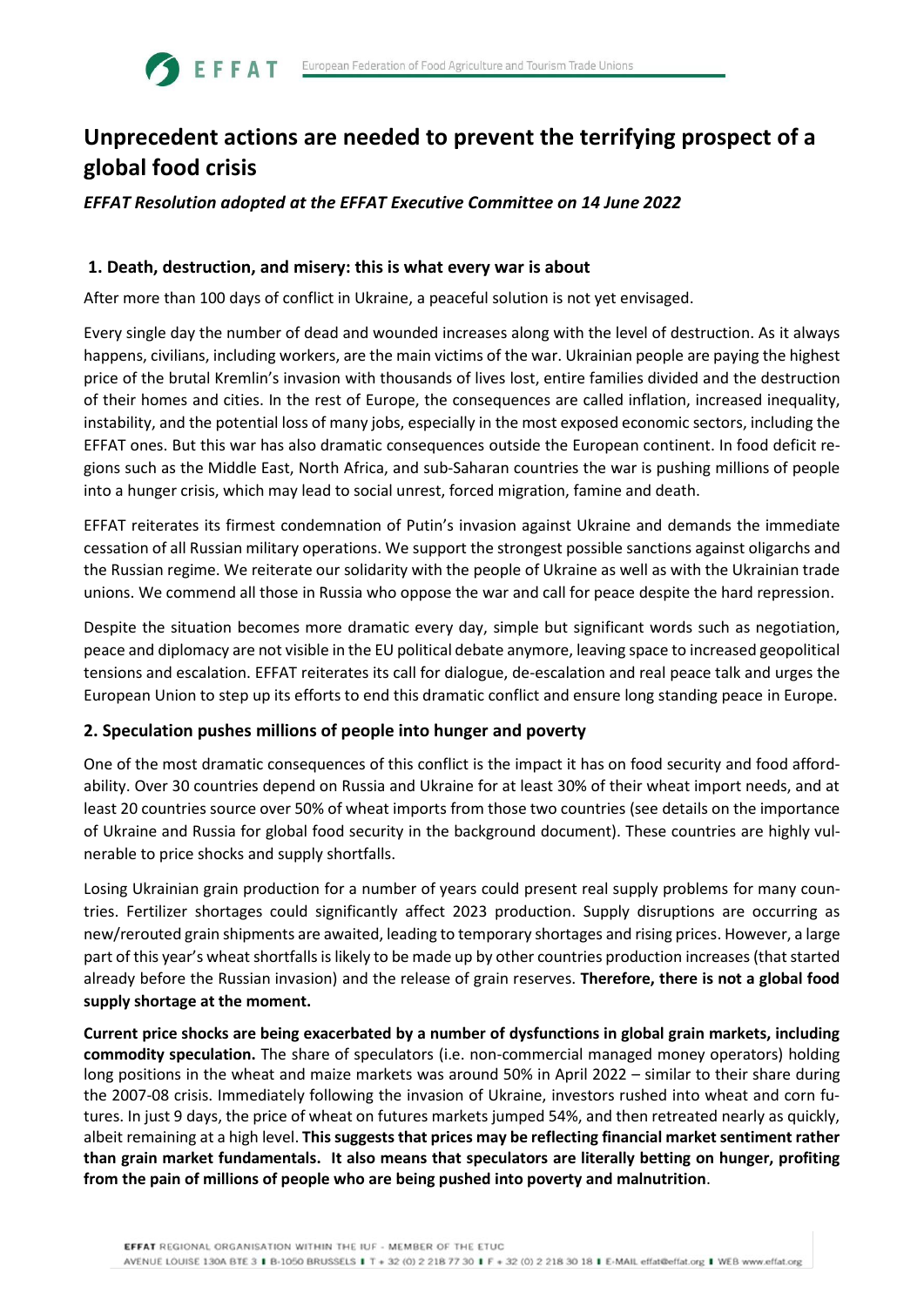# **3. EFFAT proposals to prevent a global food crisis and ensure food affordability**

EFFAT calls on the EU Institutions and European governments to do whatever it takes to avoid the catastrophic scenario of a global food crisis. More specifically, EFFAT calls to deliver on the following 5 priorities.

### *1. Prevent food shortages in Ukraine and in food deficit countries and support domestic food production*

- Further empower the functioning of the "EU-Ukraine Solidarity Lanes" as well as alternative logistic routes to help Ukraine import food and export agricultural goods.
- Enhance the European Commission support on the ground in Western Ukraine to ensure the harvesting season in the country takes place this year.
- Actively work for a cease fire which includes an agreement to immediately deblock the Black Sea ports and allow export of cereals to food deficit countries.
- Increase Member States contributions to the World Food Programme and the United Nation's Food and Agriculture Organisation (FAO) to coordinate needed actions and prevent a hunger crisis.
- Support food deficit countries in promoting domestic food production to tackle their food imports dependencies with a specific focus in those countries where the population became accustomed to wheat-based diets in regions that are not capable of producing it.
- Assess the possibility to cancel the debts of the poorest food import dependent countries.
- Tackle concentration of power in the global trade of staple crops which is dominated by a handful of countries and corporations (Archer Daniels Midland, Bunge, Cargill, and Louis Dreyfus control 70-90% of the global grain trade) leading to significant disruptions when a major exporter goes offline.

#### *2. End food commodities speculation*

- Strengthen monitoring on trading practices across the food chain and ensure better transparency on global grain markets, and notably on stock levels.
- Introduce actions to limit fluctuations and implement price controls in futures markets.
- Explore ways to discourage short-term capital influxes into agriculture-linked exchange traded funds.
- Assess the potential introduction of an excess profit tax for commodity index funds and other derivatives trades, building on calls for an EU Financial Transaction Tax.

#### *3. Support households and workers with rising food and energy prices*

- Adopt urgent measures to protect low-income households from food insecurity, ensuring everyone can afford healthy and nutritious food also through direct economic support.
- Consider the introduction of taxes on excess profits in the energy sector to finance support for most vulnerable households hit by increases in energy prices.
- Agree on the prompt introduction of an EU wide gas price cap as well as joint EU measures to shield consumers from raising energy prices with the aim of controlling the cost of living.
- Avoid the extension of the Emission Trading System (ETS) to households and limit its impact on lowincome families.
- Assess Oxfam's proposal to introduce one-off solidarity taxes on billionaires' pandemic windfalls to fund support for people facing rising food and energy costs.